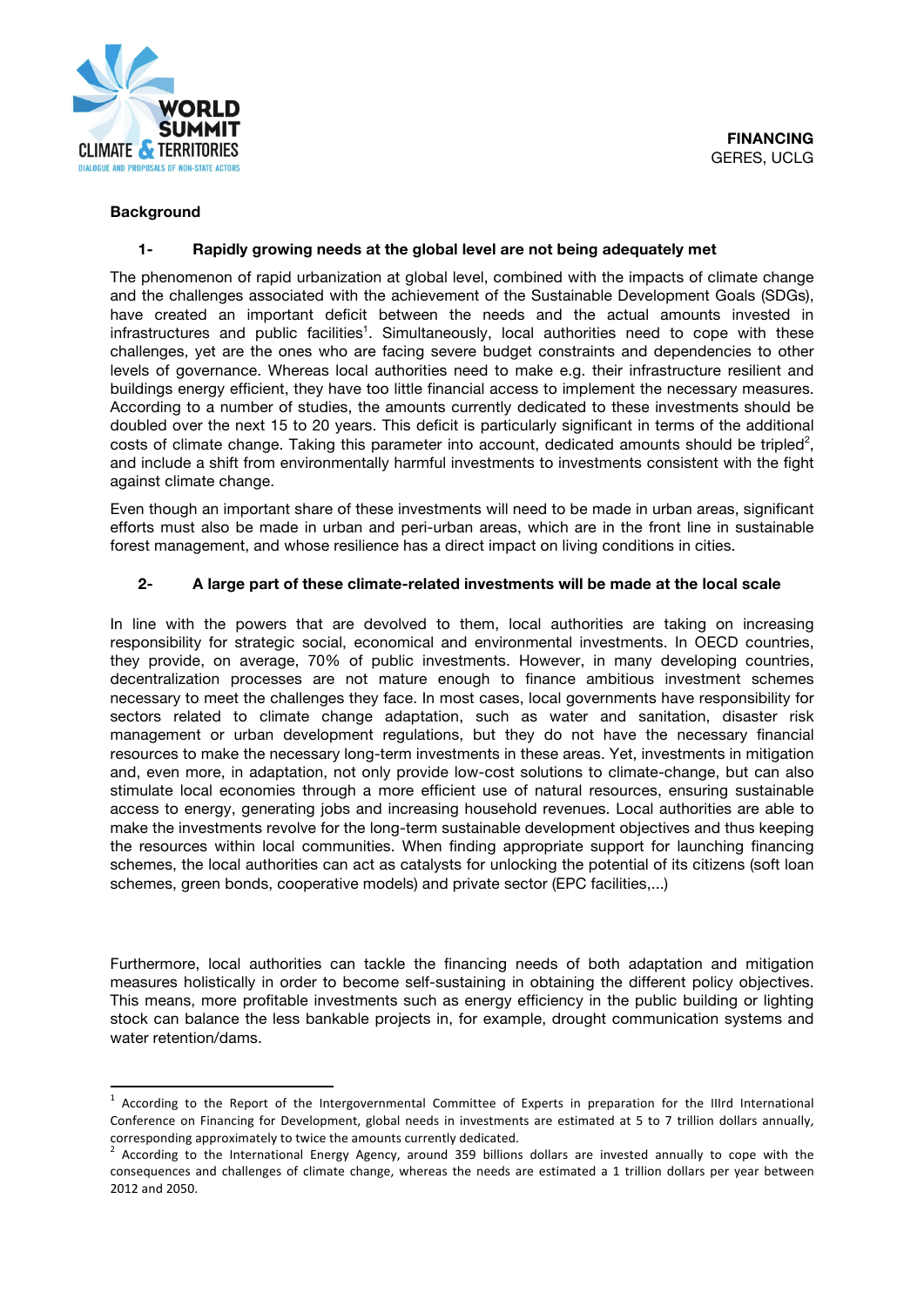

Funding opportunities exist from public (international donors, multilateral and bilateral banking institutions) and private stakeholders (banking sector, companies and households), but they remain inadequate to meet investment needs. For instance, there is over-liquidity in the commercial banking sector in Africa, due to a lack of bankable projects and guarantees for investors. Yet, these resources are not adequately directed towards territorial investments. Whereas African cities' economic importance approaches 51 billion dollars, they have an investment capacity estimated at barely 8.7 billion dollars. In general, technical assistance is needed for local authorities to move from a grant mentality to a financial instrument mentality. Local authorities have many potential projects but they are not yet investment-ready. They need more capacities to carry out the feasibility studies and business modelling. If we are serious about tapping into the local potential, the local authorities should be supported in bridging the gap between their local climate and energy plans and adequate financing solutions.

# **3- Investments needs in local and regional areas are difficult to estimate**

Many local authorities are already **planning strategies with ambitious environmental goals**. Besides its major impacts on the resilience of cities and territories, this strategic planning has many advantages, such as providing a whole scale of operational plans for actions, and multiannual investment programmes. This process directly contributes to streamlining public purchasing, and to designing bankable projects, which constitute necessary prerequisites to attract funding and direct it towards the energy and ecology transition. Besides, a better prioritisation, rationalization and operation of infrastructures would enable to make significant economies on the invested amounts<sup>3</sup>.

The decision to invest in low-carbon resilient infrastructures is influenced by political priorities and **regulatory frameworks** established by local and national institutions. Creating an enabling environment for private investments therefore implies dealing with the overall governance, legislation, data information and methodologies, in order to guide investment choices and, at the same time, to meet the SDGs with respect for human rights.

Experience has shown that one of the most important reasons for investors and financial intermediaries to select projects are their stable and secured environments. This means that measures in the framework of long-term and integrated plans are safer investment choices and therefore preferred. One European example is the multitude of Sustainable Energy Action Plans of the Covenant of Mayors initiative that embodies an integrated and long-term approach and therefore a secured policy context. The ELENA facility of the European Investment Bank (EIB) has been used by several CoM signatories and coordinators, and can finance up to 90% of the eligible costs in order to prepare and implement investment programmes. This experience should be replicated and adapted to other contexts and smaller-scale investment sizes (the EIB threshold is 30 million).

In Northern and Southern countries, the dialogue between various local and regional stakeholders – state and local authorities, civil society, private sector – through urban planning and programming, is key to enable each of them to get involved in the project implementation phase in a climate of confidence and trust necessary to attract funding.

In this regard, Territorial Climate and Energy Packages (which will become compulsory for local governments in France starting 2020), NAMAs (with a more sectorial approach) or the review of the climate-consistency of existing urban development plans, all constitute powerful instruments, in particular when they are based on adequate public guarantees provided by the national or international levels.

#### **4- A large number of local and regional governments have limited access to financial resources**

*a) Incomplete decentralization processes generate irregular and inadequate structural funds*

<sup>&</sup>lt;sup>3</sup> According to a study by McKinsey, 1 trillion dollars could be saved per year – See Infrastructure productivity: How to save *\$1 trillion a year, McKinsey Global Institute.*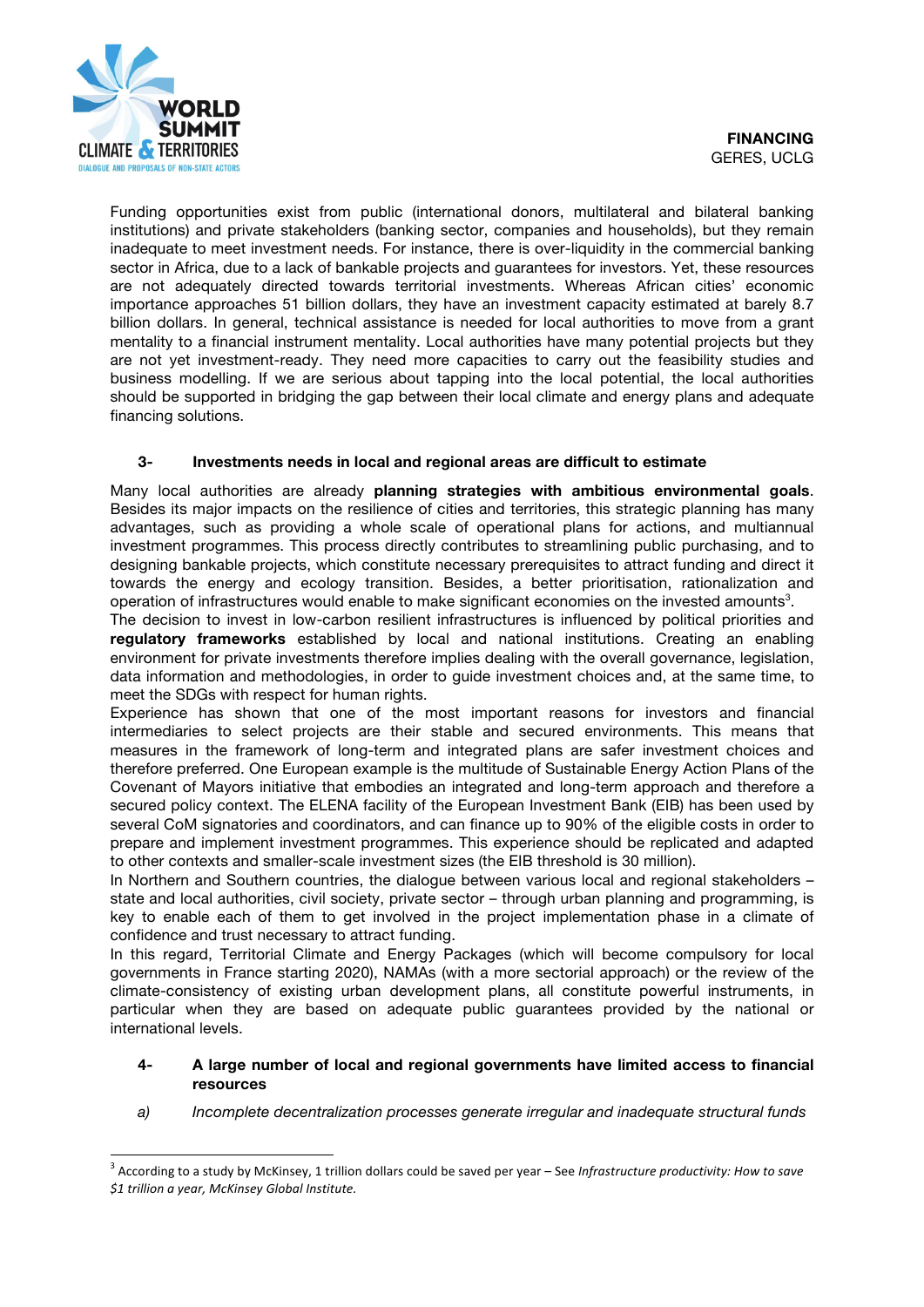

Even though a large amount of wealth is produced within their jurisdiction, local authorities in many developing countries have a very limited fiscal autonomy and a few instruments at their disposal to capture part of the land and economic added value produced. The strengthening of local governments' financial health, management and financial engineering capacities, are the basis on which long-term financing can be mobilized, either as loans, private investment or climate finance. Therefore, central governments have a crucial role to play in leading the reforms necessary to strengthen local investment. Meeting the challenges of climate-change entails, in the first place, **strengthening fiscal decentralization** through institutional and legal reforms, which the state can leverage, to provide greater autonomy to local authorities. This autonomy should relate to the mobilization of endogenous resources (local taxation, land valuation, use fees, …) but also to the implementation of equalization and incentive mechanisms (transfers) enabling local and regional authorities to carry out the tasks devolved to them.

*b) Shortcomings in capacities and information available at the local level to develop and implement the mechanisms and instruments necessary to secure investment.* 

Besides local governments' enhanced mobilization of their own resources, additional funds must be raised to leverage investments, in particular for large-scale projects (transportation, energy/ energy efficiency, etc.), with low profitability, long payback periods (up to more than 20 years) and high risks.

To this end, central governments, in some cases with the support of international donors, have an important role to play in order to facilitate local and regional access to external long-term resources well fitted to local needs. The instruments to be developed and improved can take many forms, depending on local contexts: strengthening of national or regional investment banks, soft loan schemes and revolving operating funds, cooperative models, incentive mechanisms towards banking and commercial institutions, structuring of existing facilitation mechanisms for local governments (with regard to local governments meeting international standards, in general determined by rating agencies), third party financing schemes for energy efficiency, etc.

With regard to private investment, many local governments have already undertaken successful measures to attract such types of financing by using one of the various forms of public-private partnerships, either directly, through the intermediary of an existing specialized financing institution, or through the creation of Special Purpose Vehicles (SPV). Such formulas are only dedicated to productive infrastructures, in a secure setting, and require an analysis in terms of risk/ profitability. The association of several local governments together, either on an ad-hoc basis or permanently, can also contribute to creating an enabling environment. This enables local governments to reach a critical threshold of investments needs and thereby reduce the transaction costs for potential investors.

Another key issue is the security that will be provided to investors from the banking or the private sector. In many developing countries, guarantee mechanisms should then be developed, at the national or regional scales (e.g. regional development banks), to enable local governments to access these resources while, at the same time, strengthening their fiscal management capacities.

In June 2015, CDC Climat research, in partnership with AFD, published a **mapping of the types of initiatives available for the financing of urban adaptation to climate change**, offering additional options to more conventional sources of funding. Based on the review of 27 main initiatives, the report shows a strong prevalence of initiatives supporting soft adaptation measures (strategy planning, capacity building, project design, technical assistance, etc). These are in a position to help support the development of a coherent portfolio of bankable projects. The mapping also reveals that local intermediaries (regional and local banks, national development funds, etc.) play a significant role in financing urban adaptation to climate change. Several key factor of success for the cities' access to these sources of funding are also identified, among which liaising with international development stakeholders (such as multilateral and bilateral donors) at the local level, and the identification of various co-benefits and synergies between the economic, environmental and climate impacts.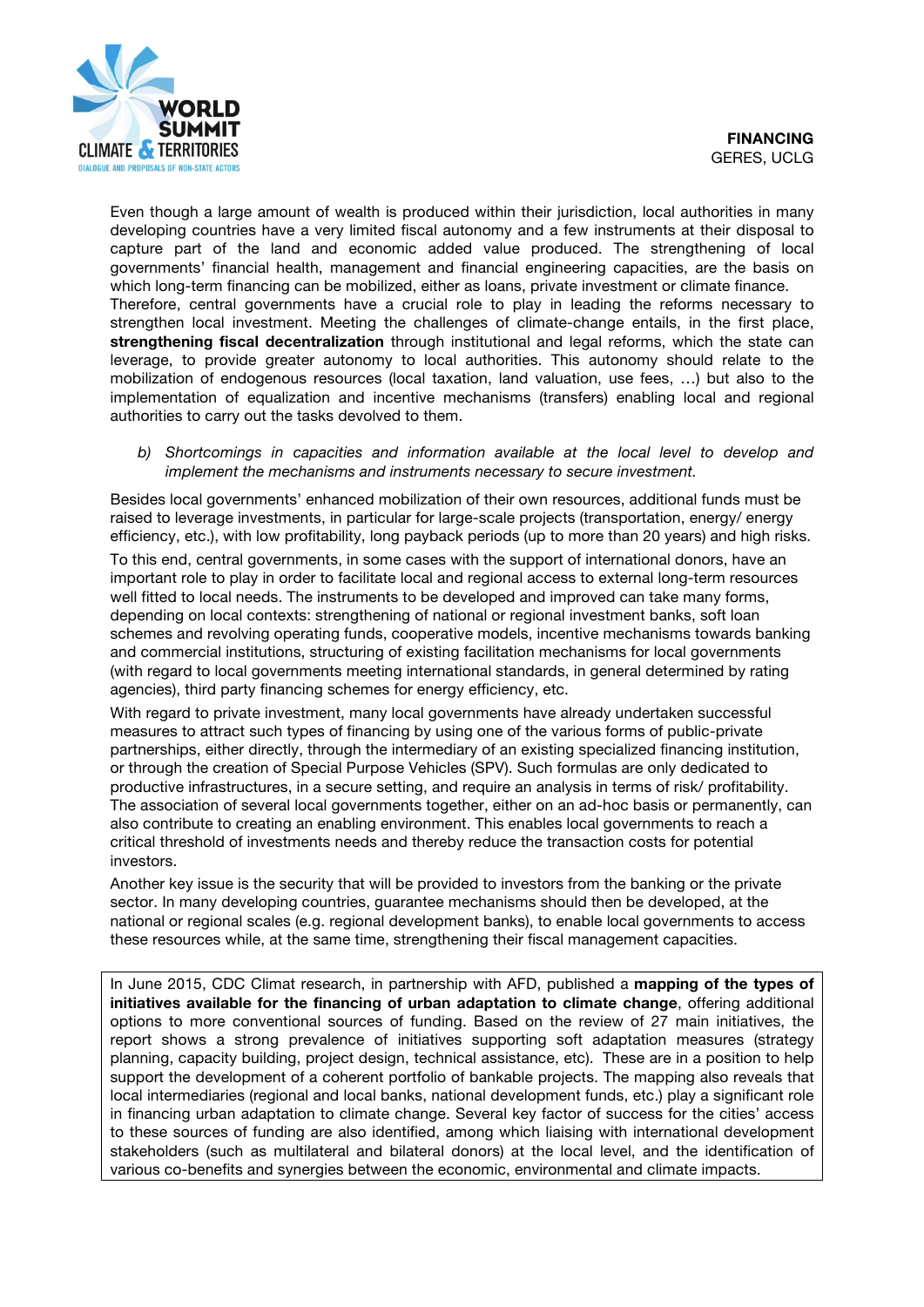

# *c) A global climate-finance offer with a limited access for local and regional governments*

It must be noted that local governments have very limited access to climate-finance global mechanisms due to information asymmetries and complicated financial engineering necessary for the implementation of programs.

However, many global climate funds and related mechanisms are open to local governments4. For instance, the Green Fund allows for the accreditation of local governments as intermediaries, subject to acceptance by designated national authorities and to compliance with established governance and fiduciary standards.

To enhance this participation of local and regional governments in the solidarity effort in favour of the most vulnerable cities, and as part of decentralized cooperation, the City of Paris and the Île-de-France Region are experimenting an innovative joint-initiative aiming to create a specific green fund for mitigation and adaptation, dedicated to cities and local governments in developing countries, for them to borrow directly for financing green projects.

# **Crowdfunfing : The Haut des Ailes Park (France)**

The Haut des Ailes wind park has developed over 2 years along an original "crowdfunding" approach. Part of the park's capital is opened to inhabitants of the area, through a simplified joint stock company (SAS) involving GDF SUEZ and 98 local shareholders, contributing to up to 1.2 million euros (with a remuneration of 7% over 12 years) of the 29 million total investments. First of its kind, this model is based on the concrete commitment of residents and enhanced cooperation conducive to greater acceptability. During the development of the park in 2008, this previous successful experimentation of local ownership has been renewed. This time it allowed 79 new local shareholders to invest in the park, for a down payment of 760 000 euros. Since the park is operating, it has enabled the creation at the local level of seven jobs dedicated to informing the general public about wind energy and renewable energy. 5

# **Commitments of Local and Regional Stakeholders**

<u> 1989 - Jan Samuel Barbara, margaret e</u>

# ð **Develop an integrated, inclusive, gender-sensitive and systemic territorial approach to guide the decision-making process in including climate-related issues.**

The consistency of projects, and thereby their funding, require that they form part of a global planning strategy that mobilize local and subnational governance bodies, as well as all other stakeholders operating in this area: the private sector, citizens, civil society… To be effective, the fight against climate change must take a long-term approach, with responsibilities shared between all stakeholders involved in urban and financial planning strategies. The success of local and regional climate-energy plans demonstrates the benefits of this systemic approach, and of making climate projects more consistent for investors. Our first commitment, in the North as much as in the South, is

<sup>4</sup> Green Fund, Adaptation Fund, Global Environment Facility, Fonds d'adaptation, GEF, Local Climate Adaptative Living Facility - LoCAL

<sup>5</sup> http://www.gdfsuez.com/journalistes/communiques-de-presse/premier-parc-eolien-participatif/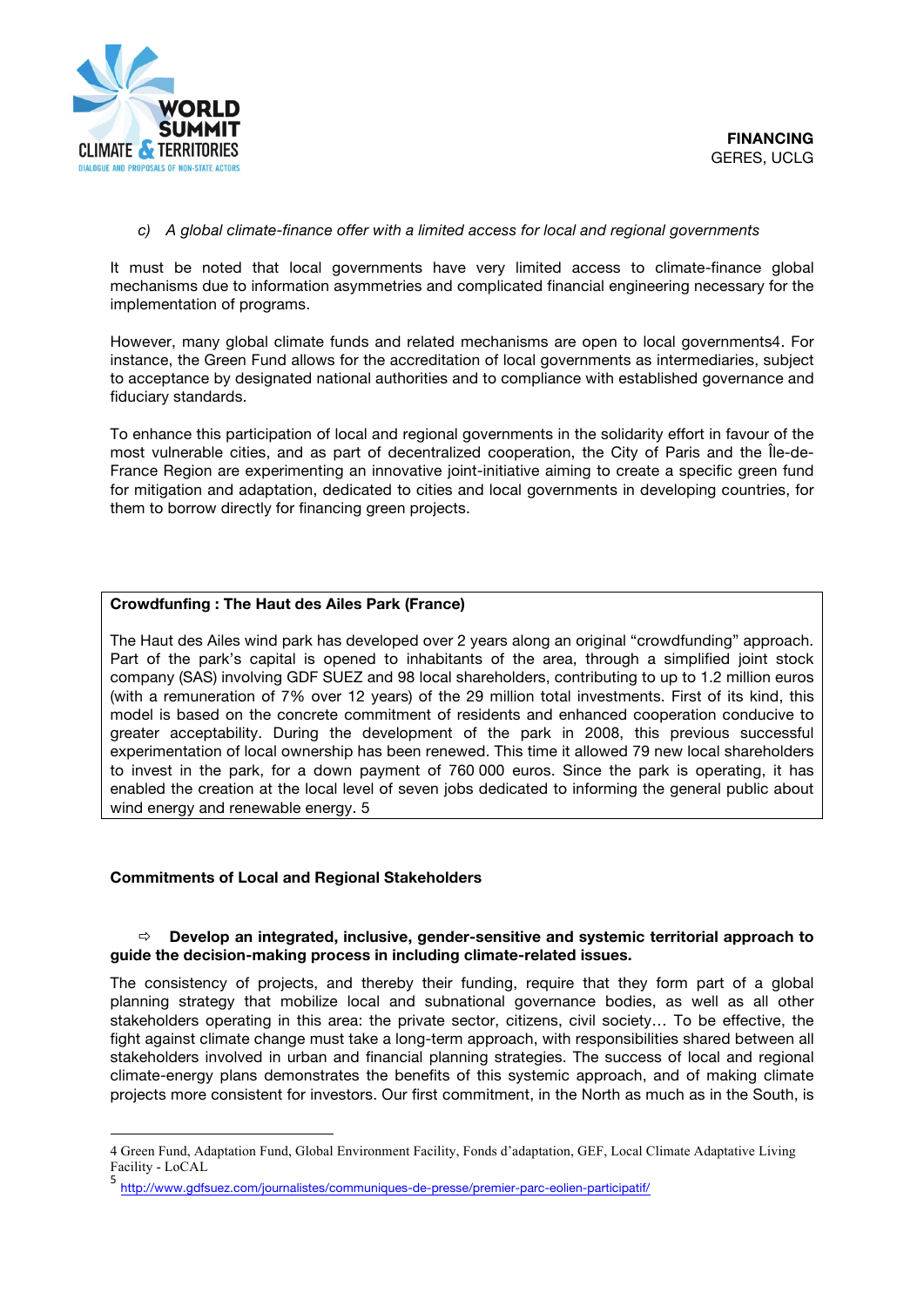to drive this approach at the global level, by bringing together all the actors involved, and integrating social and economic challenges. This will enable us to propose mitigation and adaptation objectives well fitted to local and regional specificities in order to meet the challenges.

# ð **Encourage and participate to regional or global platforms for capacity-building and collaborative action through peer-to-peer exchanges**

The creation of an enabling environment for investment is highly dependent on the national regulatory framework, but local governments also have a role to play. As leaders of territorial development, they coordinate multi-actor dialogue, ensure transparency and management efficiency, and undertake their own initiatives to attract funding.

The creation of a global platform bringing together initiatives and experiences that are led at local or national levels would enable local elected officials and technicians to debate these practices, build on successful models, and potentially undertake training.

This platform should guide its visitors also to technical assistance facilities that can support them in the processes of better defining their projects and increasing their readiness for investments.

### ð **Commit to create and enabling environment in order to mobilize and use local resources for climate action, in liaise with respective capacities of each territory**

This refers to the earmarking of decentralized cooperation funds to environmental goals: most bilateral development banks or multilateral funds include a climate dimension in order to bring development financing into line with the fight against climate change. However, this tends to be less the case for decentralized cooperation financers, which are often less well equipped to assess the environmental impact of the projects funded.

Contradictory financing strategies should come to an end: no public guarantees for unsustainable investments.

#### $\Rightarrow$  Urgently assess the feasibility of a climate fund for local and regional governments, **taking into account different local and territorial circumstances and on-going initiatives**

Prefeasibility studies must be undertaken towards the possible creation of a Green Fund directly lending to local and regional governments, and abounded by local authorities themselves and/or innovative financing mechanisms. Besides, to face the challenges of rapid urbanization and massive financing needs of infrastructure projects, this fund should be conditioned to other criteria than climate-compatible criteria (SDGs and developmental criteria).

ð **Encourage cooperation, grouping and solidarity between territories, in particular between rural and urban territories, and target climate change in funding provding through decentralized cooperation**

# **Recommendations for National Governments**

- ð **Mobilize sufficient resources to enable local and regional governments to face the climate-change challenge, including grants for adaptation for the most vulnerable and poor people and territories.** 
	- § Provide sufficient funding, at preferential rates, through central banks, international donors and development banks, to boost climate-related investment.